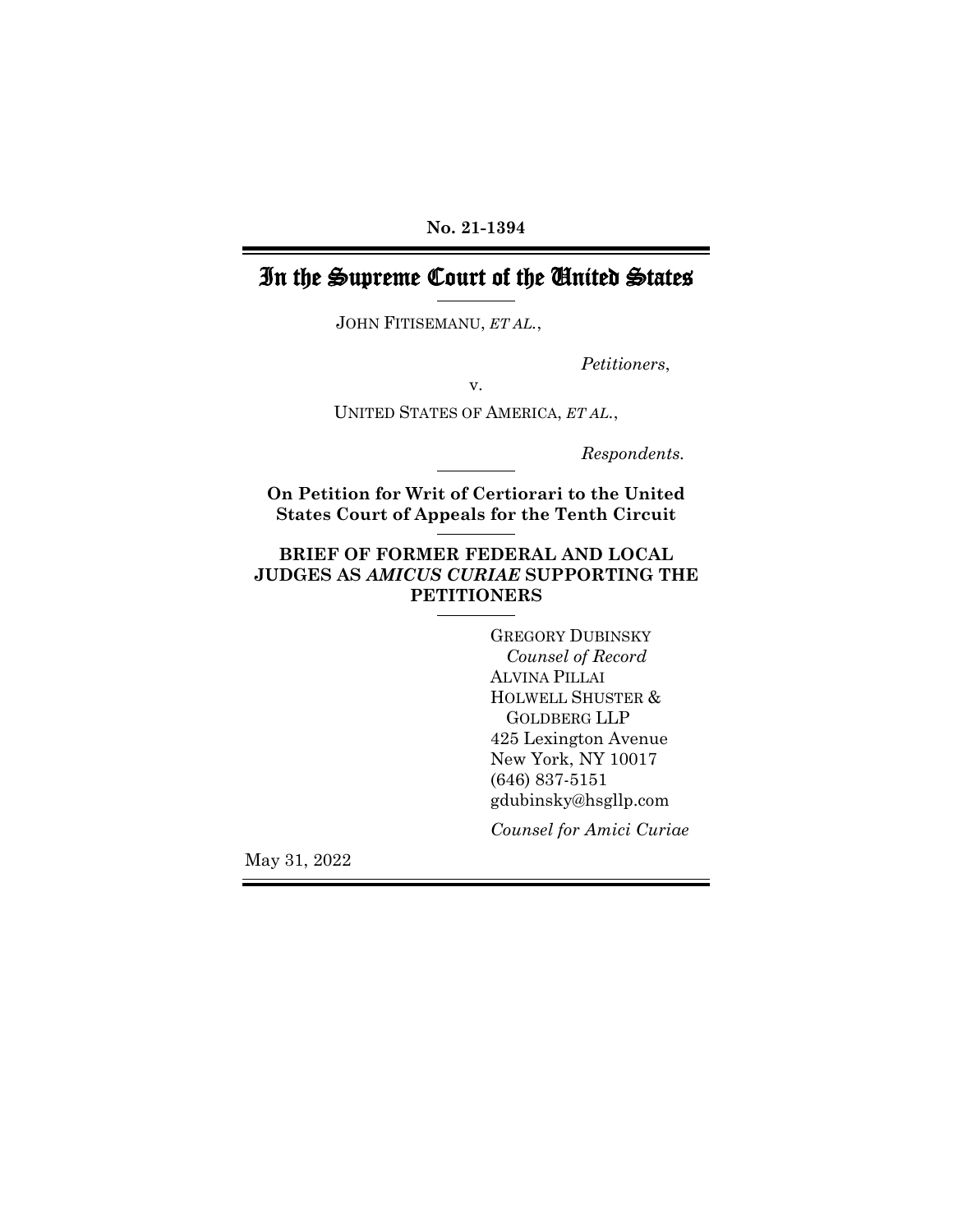## **TABLE OF CONTENTS**

| INTEREST OF AMICI CURIAE 1                                                                                                                                        |  |  |
|-------------------------------------------------------------------------------------------------------------------------------------------------------------------|--|--|
| SUMMARY OF THE ARGUMENT2                                                                                                                                          |  |  |
|                                                                                                                                                                   |  |  |
| I. The Court Should, At A Bare Minimum,<br>Cabin The Insular Cases To Their Precise<br>Facts And Hold They Do Not Bar<br>Application Of The Citizenship Clause To |  |  |
| II. The Insular Cases Should Be Overruled11                                                                                                                       |  |  |
| A. The Insular Cases Are Based On<br>Discredited Racial Stereotypes12                                                                                             |  |  |
| <b>B.</b> Any Previously Valid Practical<br>Considerations Supporting The Insular<br>Doctrine No Longer Apply14                                                   |  |  |
| C. The Insular Cases Are At Odds With<br>The Constitutional Text17                                                                                                |  |  |
|                                                                                                                                                                   |  |  |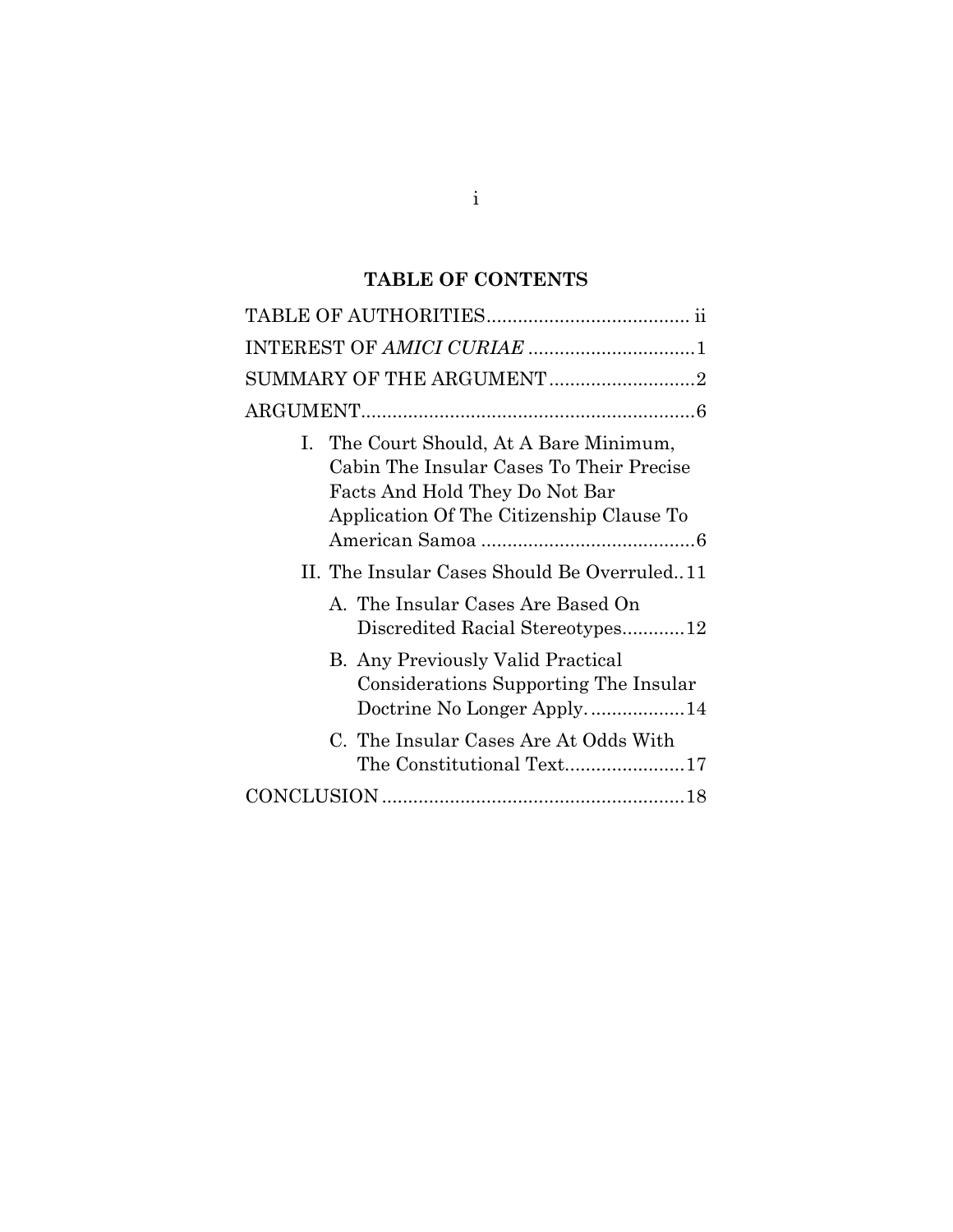# **TABLE OF AUTHORITIES**

**Page(s)**

## <span id="page-2-0"></span>**Cases**

| Armstrong v. United States,                                                  |
|------------------------------------------------------------------------------|
| Balzac v. Porto Rico,                                                        |
| Boumediene v. Bush,                                                          |
| De Lima v. Bidwell,                                                          |
| Dooley v. United States,                                                     |
| Dorr v. United States,                                                       |
| Downes v. Bidwell,                                                           |
| Fin. Oversight & Mgmt. Board for Puerto Rico v.<br>Aurelius Investment, LLC, |
| Hawaii v. Mankichi,                                                          |

ii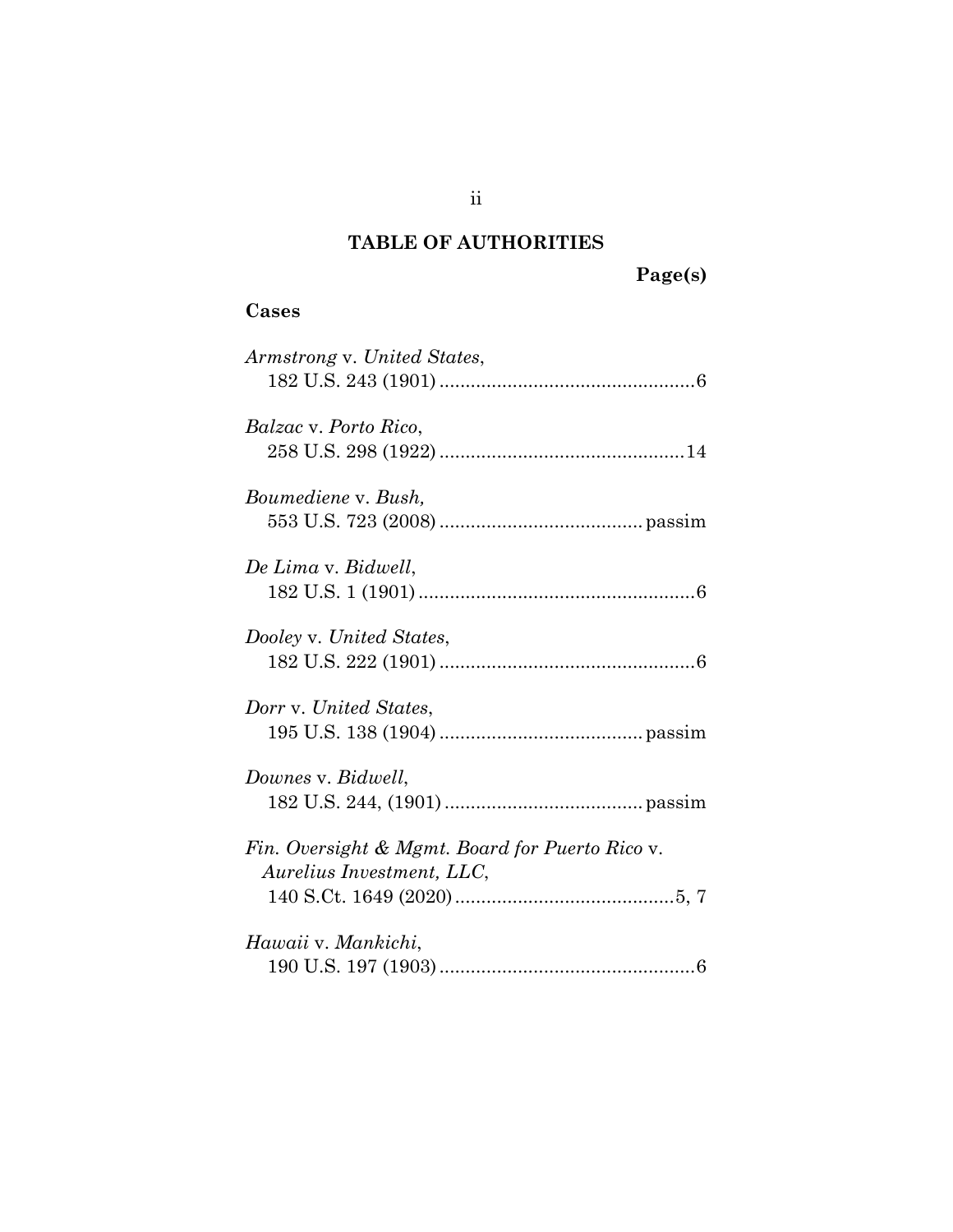| Janus v. Am. Federation of State, Cnty. & Municipal<br><i>Employees,</i> |  |
|--------------------------------------------------------------------------|--|
|                                                                          |  |
| King v. Morton,<br>520 F.2d 1140 (D.C. Cir. 1975) 3, 9                   |  |
| Korematsu v. United States,                                              |  |
| Marbury v. Madison,                                                      |  |
| Reid v. Covert,                                                          |  |
| Timbs v. Indiana,                                                        |  |
| Trump v. Hawaii,                                                         |  |
| Tuaua v. United States,<br>788 F.3d 300 (D.C. Cir. 2015) 3, 4, 8, 10     |  |
| United States v. Pollard,<br>209 F.Supp.2d 525 (D.V.I. 2002)  14         |  |
| United States v. Then,                                                   |  |
| United States v. Vaello Madero,                                          |  |

iii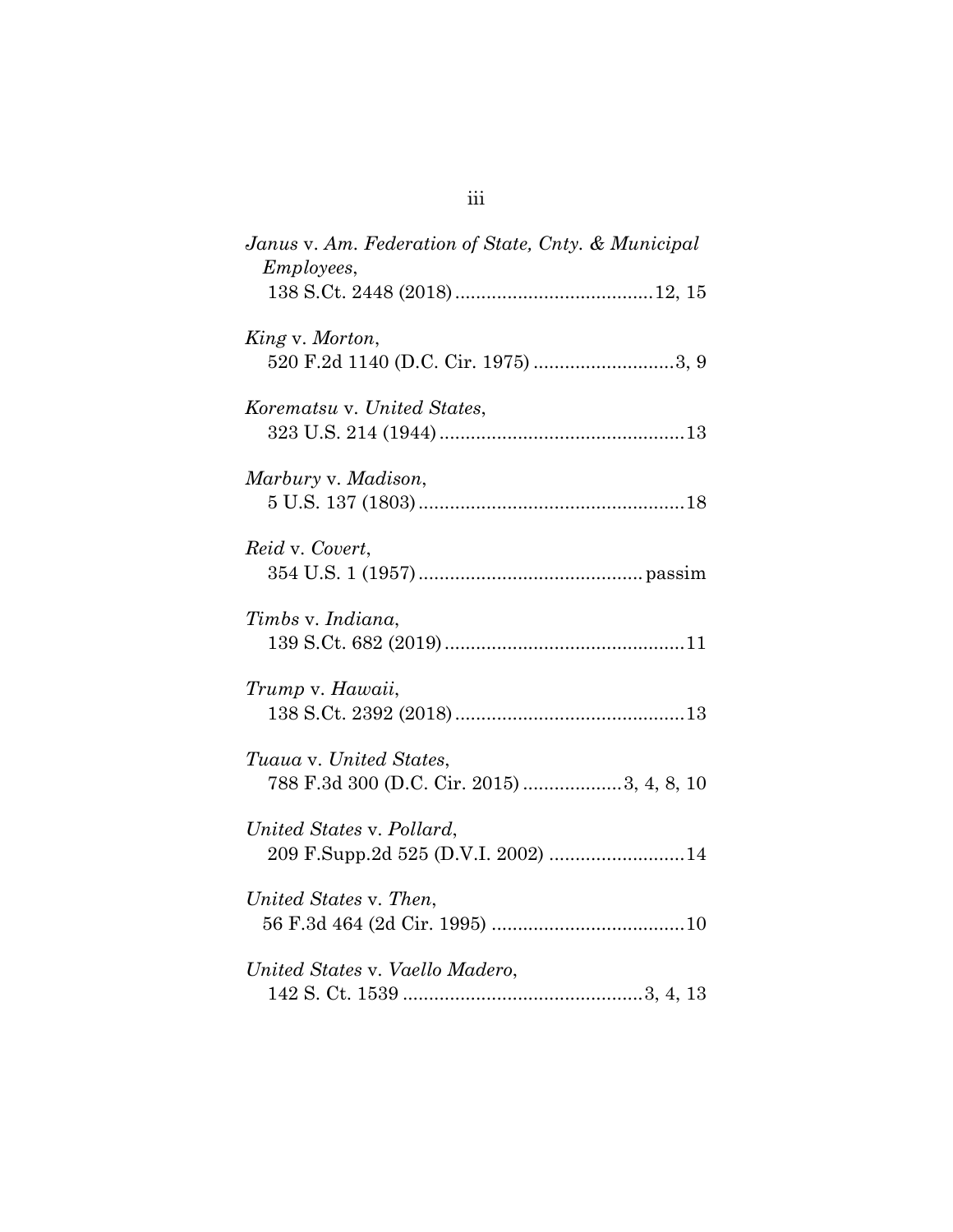# **Rules**

| <b>Other Authorities</b>                                                                                                                                               |
|------------------------------------------------------------------------------------------------------------------------------------------------------------------------|
| Akhil Reed Amar, <i>The Document and the Doctrine</i> ,                                                                                                                |
| Bartholomew H. Sparrow, The <i>Insular Cases</i> and the                                                                                                               |
| Christina Duffy Burnett, Untied States: American<br><i>Expansion and Territorial Deannexation, 72 U.</i>                                                               |
| James A. Branch, Jr., <i>The Constitution of the</i><br>Northern Mariana Islands: Does a Different<br>Cultural Setting Justify Different Constitutional<br>Standards?, |
| 9 Denv. J. Int'l L. & Pol'y 35, 66 (1980)15                                                                                                                            |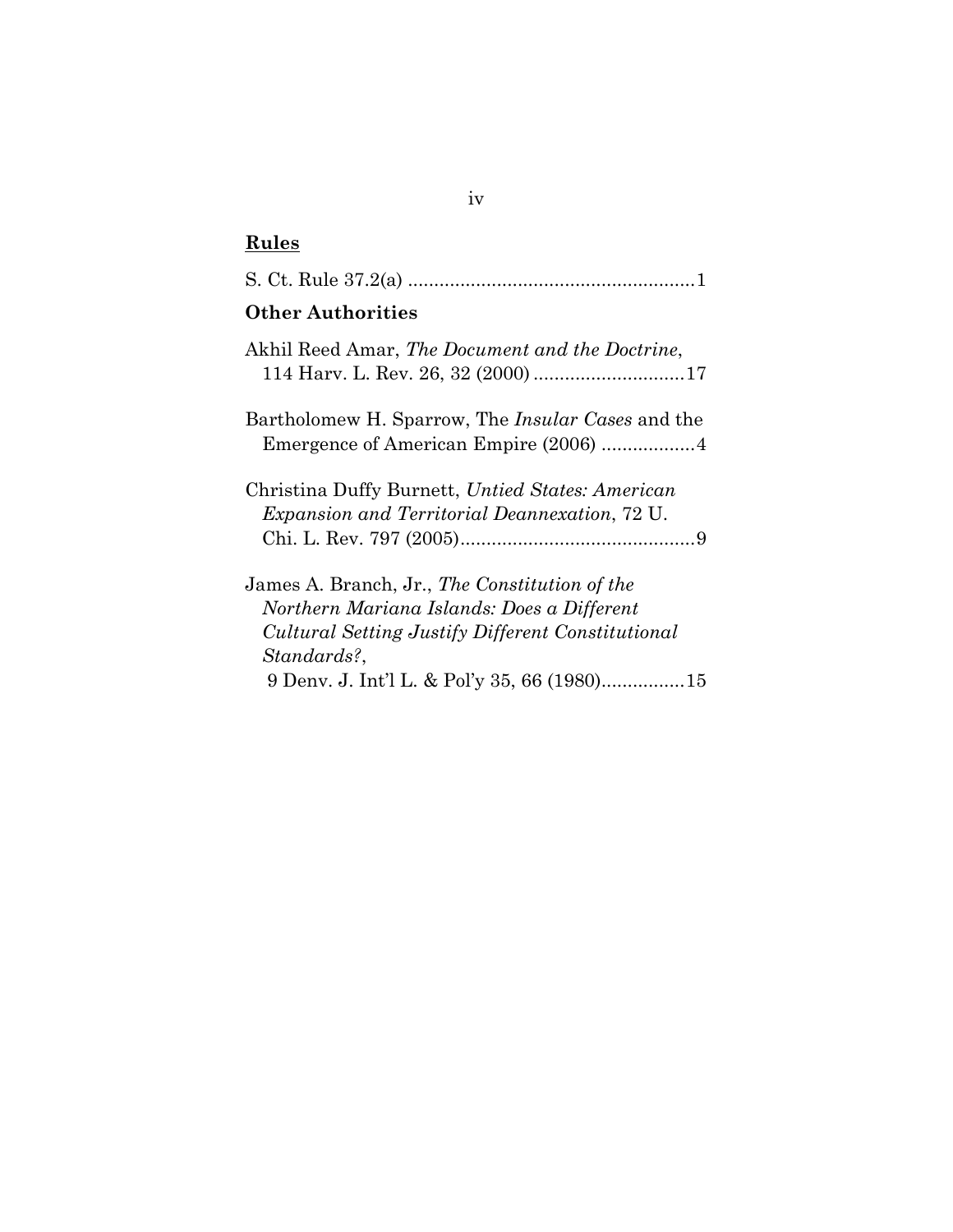#### **INTEREST OF** *AMICI CURIAE***[1](#page-5-1)**

<span id="page-5-0"></span>*Amici* are former federal and local judges who served in the U.S. territories.

Retired Justice B.J. Cruz is the Public Auditor of Guam. He was appointed to the Superior Court of Guam in 1984 and to the Supreme Court of Guam as an Associate Justice in 1997. From 1999 until 2001, he served as Chief Justice of the Supreme Court of Guam.

Retired Judge José Fusté served on the United States District Court for the District of Puerto Rico from 1985 until he retired in 2016. He served as the Chief Judge of that court from 2004 to 2011.

Former Judge Soraya Diase Coffelt served on the United States Virgin Islands Superior Court from 1994 until 2000 and intermittently on the Appellate Division of the District Court of the United States Virgin Islands during that time.

Retired Judge Héctor Manuel Laffitte served on the United States District Court for the District of Puerto Rico from 1983 until he retired in 2007. He served as the Chief Judge of that court from 1999 until 2004.

<span id="page-5-1"></span><sup>1</sup> Pursuant to S. Ct. Rule 37.2(a), all parties received timely notice of amici's intent to file this brief, and all have provided written consent to its filing. No counsel for a party authored this brief in whole or in part, and no person other than the *amici* or their counsel made a monetary contribution to fund its preparation or submission.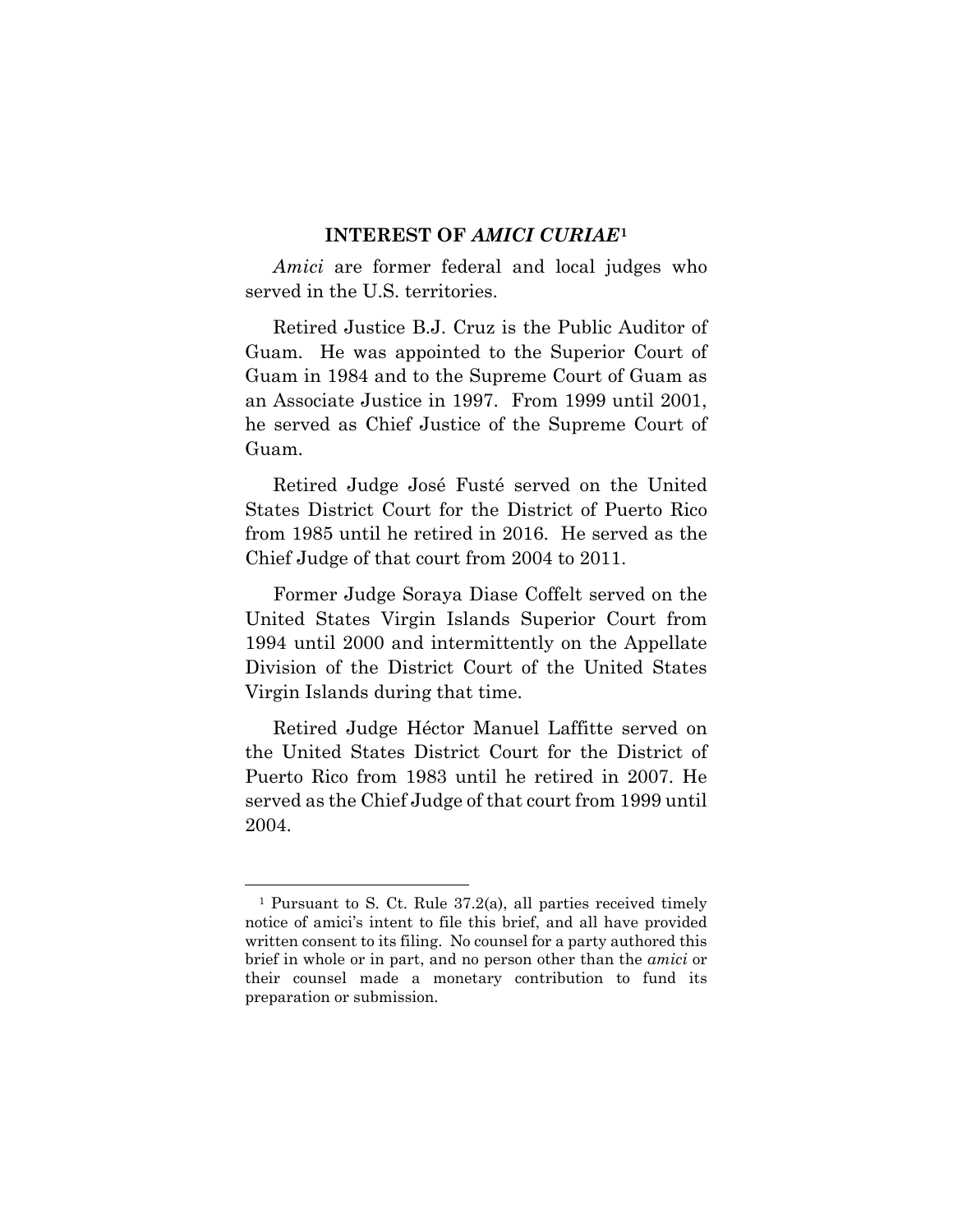Retired Chief Justice Liana Fiol Matta was appointed to the Court of Appeals of Puerto Rico in 1992, and served as Chief Judge of that court from 1996 to 2002. In 2004, she was appointed to the Supreme Court of Puerto Rico. She was named Chief Justice of that court in 2014, and served as such until she retired in 2016.

Retired Judge Adam G. Christian served as a general jurisdiction judge on the Superior Court of the Virgin Islands from 2010 to 2016. He served as Legal Counsel to the Governor of the Virgin Islands from 2007 to 2009.

While serving on the bench, *amici* were required to apply the controversial "territorial incorporation" doctrine set forth in the Insular Cases. In *amici*'s experience, the Insular framework is unworkable in application and rooted in offensive racial stereotypes. *Amici* respectfully submit that the time has come for this Court to overrule the Insular Cases, to ensure that they cannot be used to selectively apply the Constitution in the territories, and to ensure that no judge serving in the territories will ever again be forced to apply a precedent that assumes that he or she belongs to a sub-class deserving of fewer constitutional protections.

#### **SUMMARY OF THE ARGUMENT**

<span id="page-6-0"></span>This case implicates the Insular Cases, a doctrine that Justices of this Court have explained is without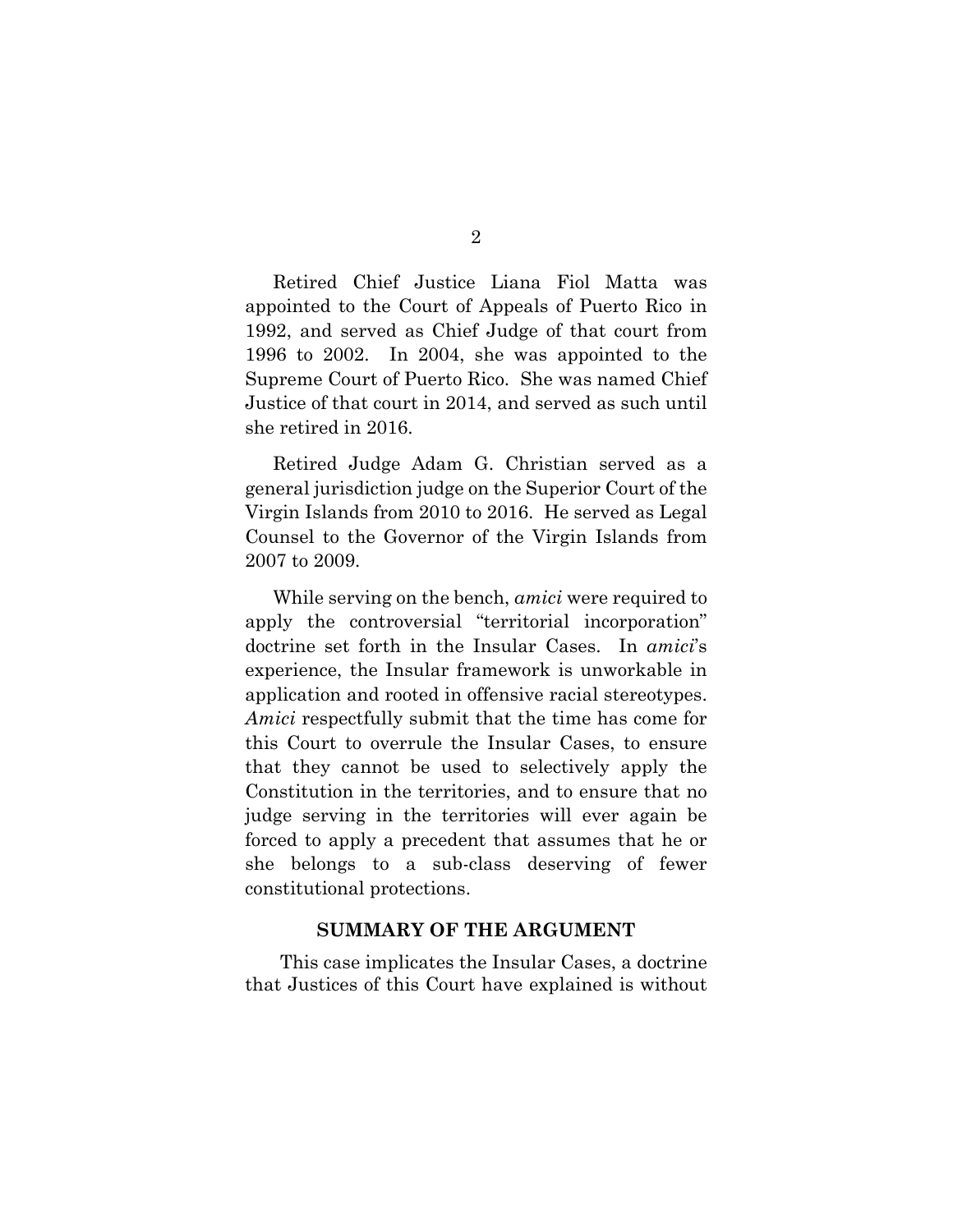"foundation in the Constitution" and "deserve[s] no place in our law," *United States* v. *Vaello Madero*, 142 S.Ct. 1539, 1552 (2022) (Gorsuch, J., concurring), "premised on beliefs both odious and wrong," *id.* at 1560 n.4 (Sotomayor, J., dissenting), and "very dangerous," *Reid* v. *Covert*, 354 U.S. 1, 14 (1957) (plurality op. of Black, J.). Indeed, the Insular Cases are a line of authority that is "without parallel in our judicial history," *King* v. *Morton*, 520 F.2d 1140, 1153 (D.C. Cir. 1975) (Tamm, J., dissenting). The Insular Cases, as they have recently been applied by some lower courts, suggest that only vague "fundamental" personal rights in the Constitution that are "universally . . . integral to free and fair society" necessarily apply to unincorporated American territories such as American Samoa. *Tuaua* v. *United States*, 788 F.3d 300, 308 (D.C. Cir. 2015); *see* Pet. App. 32a (analyzing "whether citizenship is a 'fundamental personal right' as that term is defined by the Insular Cases").

"The flaws in the Insular Cases are as fundamental as they are shameful." *Vaello Madero*, 142 S.Ct. at 1554 (Gorsuch, J., concurring); *see id.* at 1560 n.4 (Sotomayor, J., dissenting) ("[I]t is past time to acknowledge the gravity of the error of the Insular Cases.") (quotation marks omitted). The Insular Cases rest on the untenable principle that—in the unincorporated territories alone—the Constitution is a menu, such that Congress may pick and choose certain provisions limiting its powers while declining others. This doctrine jeopardizes the rights of the inhabitants of the territories and disregards the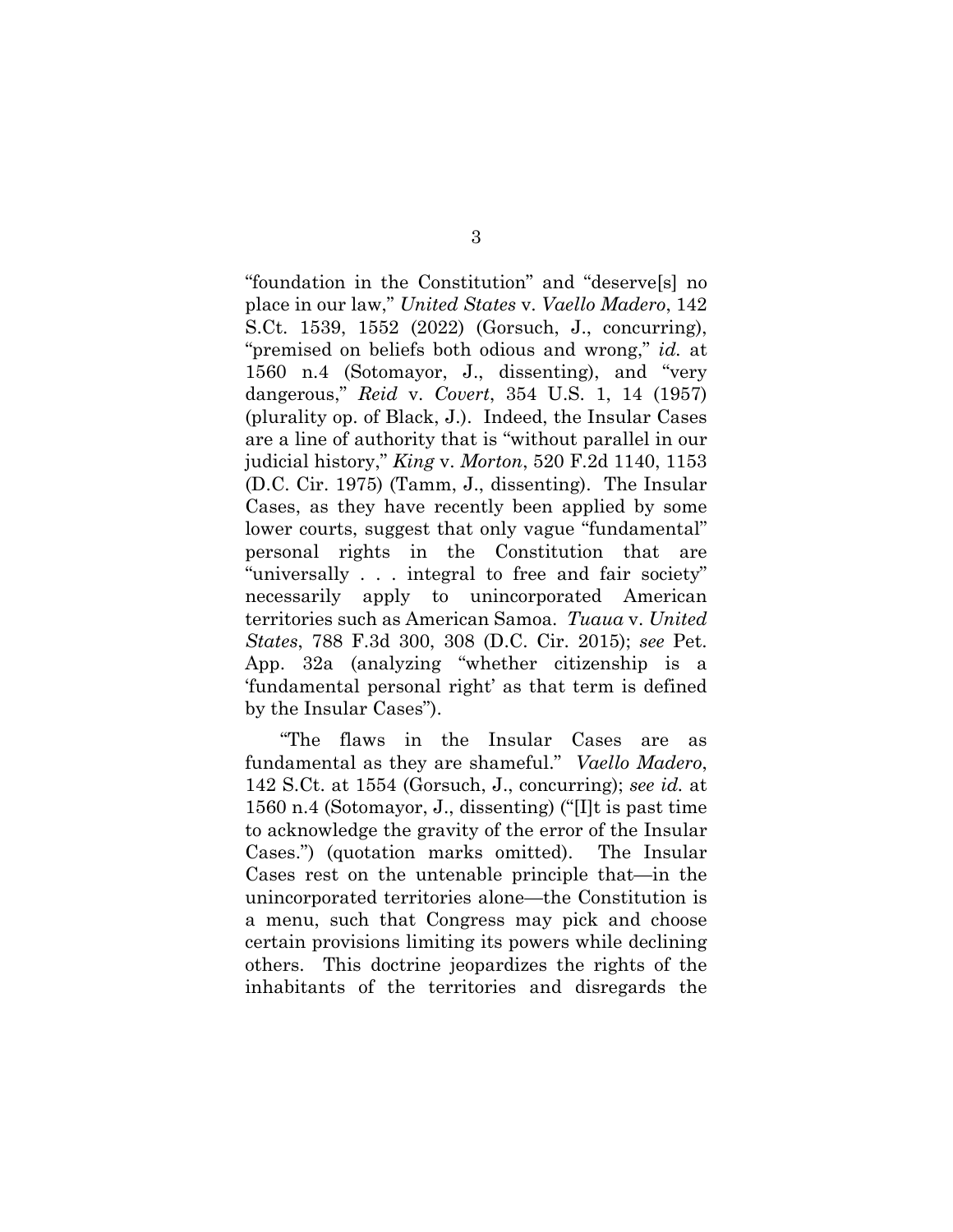constitutional text. Moreover, the Insular framework requires judges to undertake the flawed exercise of sifting out "fundamental personal rights" applicable to all free societies from the "artificial, procedural, or remedial" constitutional provisions that are "idiosyncra[sies]" of "the American social compact." *Tuaua*, 788 F.3d at 308. This dichotomy, besides being unworkable, disregards that the procedural provisions of the Constitution generally protect individual liberty.

Worse yet, the Insular doctrine is rooted in the discredited assumption that the different racial groups occupying the territories are not capable of properly applying the Anglo-American legal tradition. This assumption is impossible to separate from any application of the Insular Cases. *See Vaello Madero*, 142 S.Ct. at 1552 (Gorsuch, J., concurring) ("The Insular Cases . . . rest instead on racial stereotypes."); *see also* Bartholomew H. Sparrow, The *Insular Cases* and the Emergence of American Empire 214 (2006) ("[T]he *Insular Cases—*a hundred years later—seem to be the artifacts of a distant past, a different world.").

Notwithstanding their incoherence and discredited reasoning, the Tenth Circuit "attempt[ed] to repurpose the Insular Cases," which "merely drape[s] the worst of their logic in new garb." *Id*. at 1557 n.4 (Gorsuch, J., concurring); *see* Pet. App. 17a (asserting that "the approach developed in the Insular Cases . . . can be repurposed"). The Circuit thus ignored this Court's latest clear signal that the Insular Cases have no continuing purchase, *Fin.*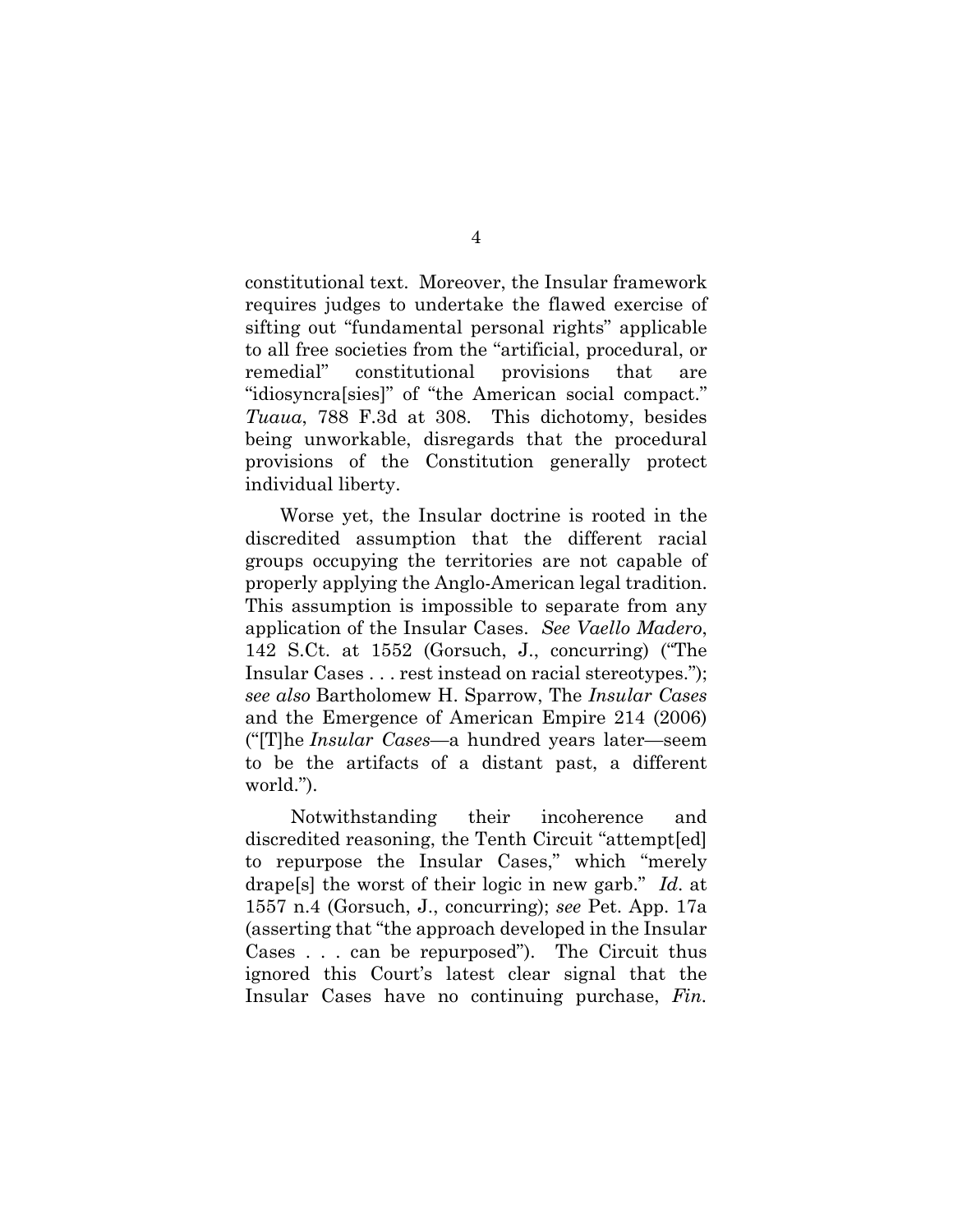*Oversight & Mgmt. Board for Puerto Rico* v. *Aurelius Investment, LLC*, 140 S.Ct. 1649, 1665 (2020), and committed a profound error.

This Court should grant certiorari and overrule the Tenth Circuit's attempt to breathe new life into the Insular Cases.

This Court may reject the Insular Cases' application to these facts. *Reid*, 354 U.S. at 14 ("neither the [Insular] cases nor their reasoning should be given any further expansion"). The Tenth Circuit badly erred in expressly adopting and repurposing the Insular framework as against inpoint Supreme Court precedent governing "the Citizenship Clause's guarantee of birthright citizenship." Pet. App. 14a. No Insular Case squarely decided the applicability of the Citizenship Clause to an unincorporated territory. The District of Utah correctly recognized, therefore, that "the Insular Cases . . . do not control the outcome of this case." Pet. App. 98a.

But *amici* respectfully urge the Court to take another course. The time has come to overrule the Insular Cases. Lower courts continue to expand the Insular framework, resulting in a judge-made regime of second-class rights in the territories. All the while, the Insular Cases have lost any relevance, and were never workable in the first place. The enforcement of constitutional rights is too important to be left to the vicissitudes of an arcane and outdated doctrine.

5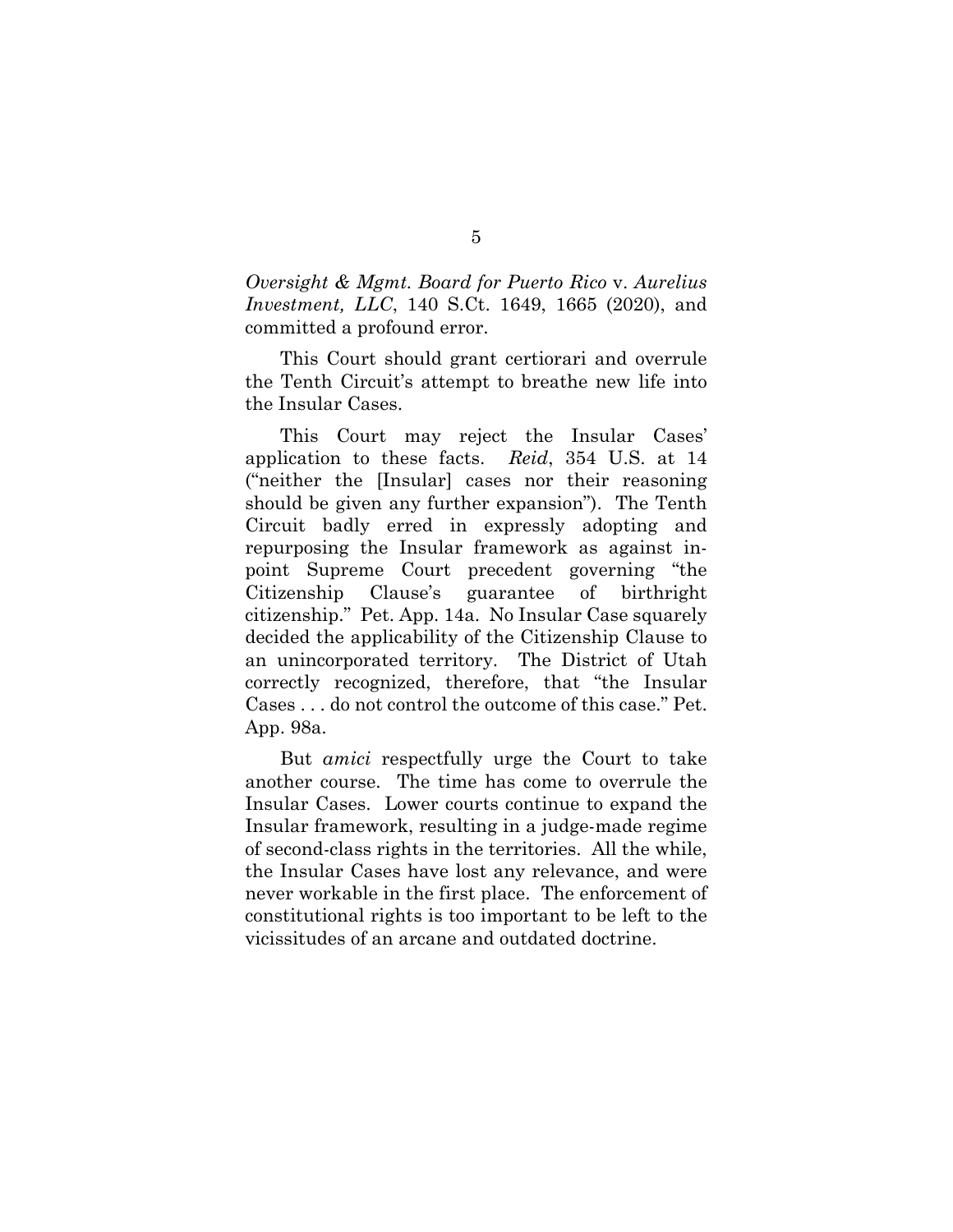#### **ARGUMENT**

## <span id="page-10-1"></span><span id="page-10-0"></span>**I. The Court Should, At A Bare Minimum, Cabin The Insular Cases To Their Precise Facts And Hold They Do Not Bar Application Of The Citizenship Clause To American Samoa.**

In assessing "which of two lines of precedent [to] guide our analysis"—"the Insular Cases" or "a case in which the Supreme Court considered the Citizenship Clause's guarantee of birthright citizenship"—the Tenth Circuit decided that "the Insular Cases supply the correct framework for application of constitutional provisions to the unincorporated territories." Pet. App. 14a. This was a grave error, and the Court should grant certiorari to clarify, at a minimum, that the Insular Cases should not be extended beyond their precise facts.

As the Tenth Circuit recognized, no Insular Case<sup>[2](#page-10-2)</sup> was brought to decide whether the Citizenship Clause applies in American Samoa or any other unincorporated territory. The Circuit noted that Justice White's concurrence in *Downes* "specifically mentioned citizenship as the type of constitutional right that should not be extended automatically to unincorporated territories." Pet. App. 15a. But not only was that merely *dicta* from a concurrence—it

<span id="page-10-2"></span><sup>2</sup> *De Lima* v. *Bidwell*, 182 U.S. 1 (1901); *Dooley* v. *United States*, 182 U.S. 222 (1901); *Armstrong* v. *United States*, 182 U.S. 243 (1901); *Downes* v. *Bidwell*, 182 U.S. 244 (1901); *Hawaii* v. *Mankichi*, 190 U.S. 197 (1903); *Dorr* v. *United States*, 195 U.S. 138 (1904).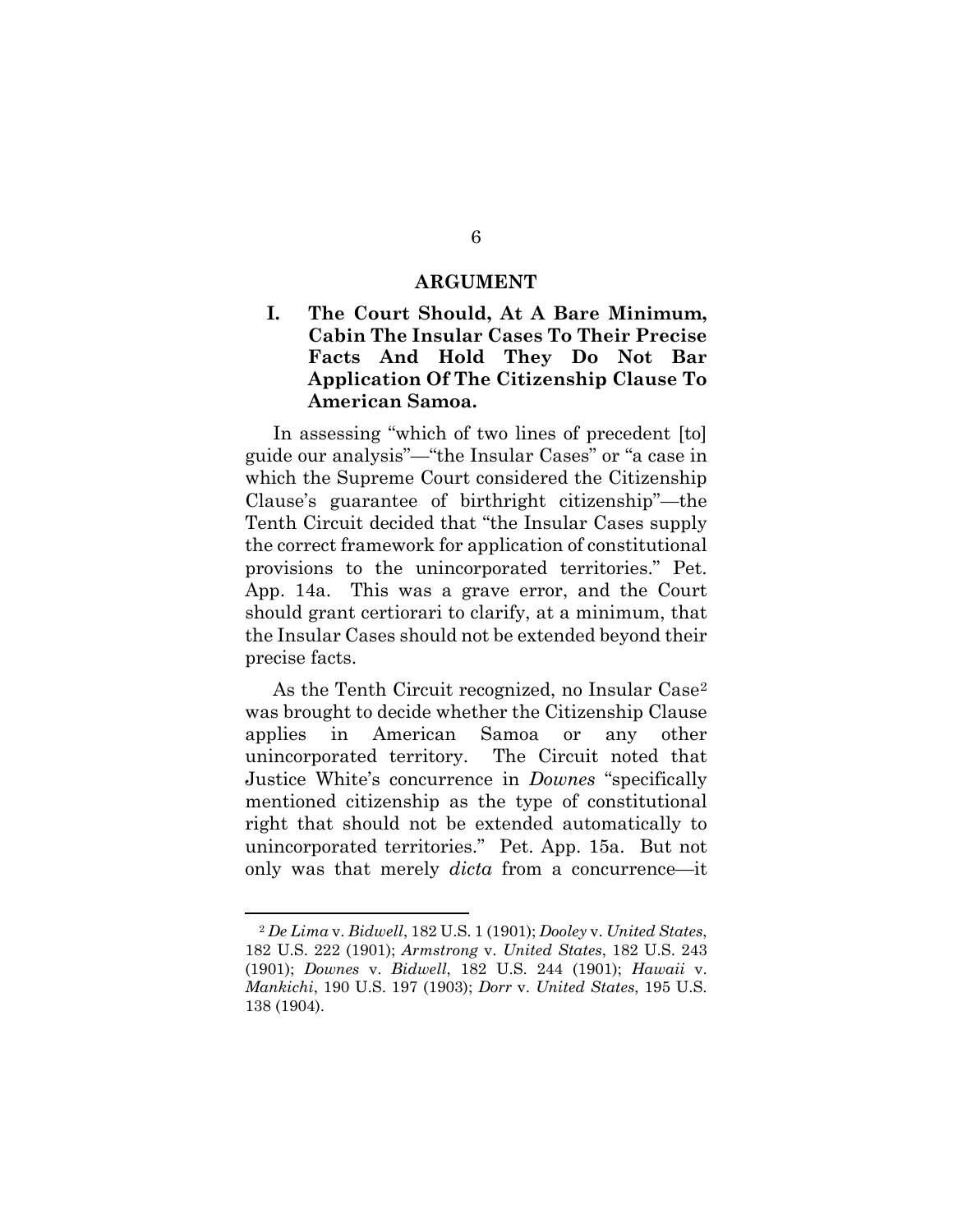sprang from a premise no longer tenable in our caselaw. Justice White was concerned with the extension of citizenship to "an uncivilized race" "absolutely unfit to receive it" and the resulting impact on the Government's "right to acquire" "an unknown island . . . for commercial and strategic reasons." 182 U.S. at 306. But as this Court explained in *Boumediene* v. *Bush*, the "political branches" do not "have the power to switch the Constitution on or off at will." 553 U.S. 723, 765 (2008).

Over 50 years ago, a plurality of this Court admonished that "neither the [Insular] cases nor their reasoning should be given any further expansion" because, "if allowed to flourish," they "would destroy the benefit of a written Constitution and undermine the basis of our government." *Reid*, 354 U.S. at 14 (plurality op. of Black, J.). Indeed, as recently as 2020, this Court—citing *Reid*—refused to "extend" the "much-criticized" Insular Cases any further. *Aurelius*, 140 S.Ct. at 1665.

The Tenth Circuit, without even citing *Aurelius*, disregarded this Court's long-clear signal to lower courts not to extend the Insular Cases beyond their precise facts. The Circuit squarely held that the Insular Cases continue to govern "whether" a constitutional "provision even applies to an unincorporated territory in the first place." Pet. App. 24a. And in deciding that question, the court asserted that the Insular doctrine "erect[s] something of a plain-language standard" wherein courts asses whether "the text of the constitutional provision states that it applies to unincorporated territories."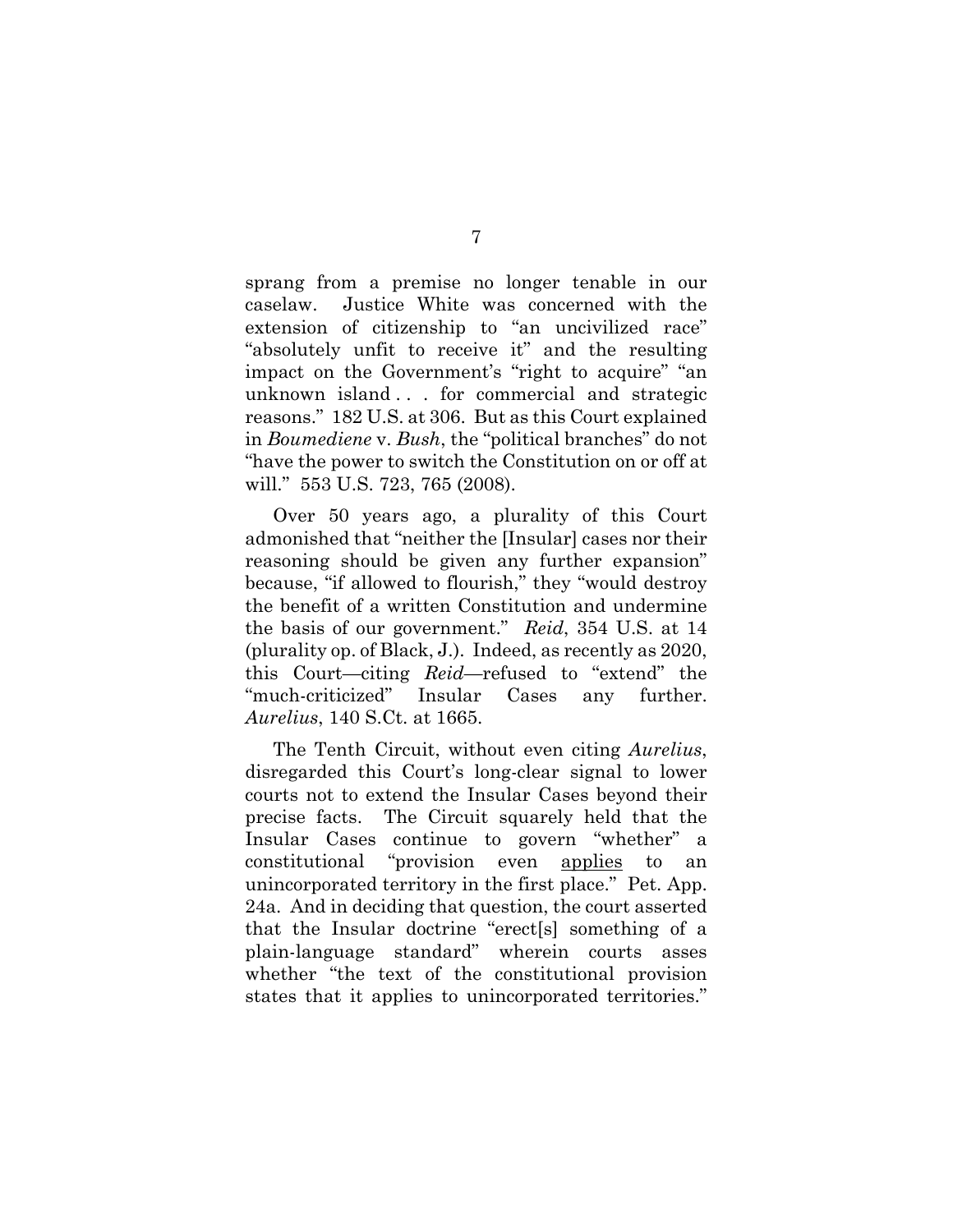Pet. App. 26a. As discussed below, *infra* at 16-17, however, that is no way to read the Constitution, which nowhere makes any distinction between incorporated and unincorporated territories. The Constitution means what it says—the Insular Cases are no valid basis to interpolate a "plain-language" requirement into the Constitution just for the unincorporated territories alone.

At least one judge of the Circuit also went on to analyze (1) "whether citizenship is a 'fundamental personal right' as that term is defined by the Insular Cases" and (2) whether "the right to birthright citizenship would prove impracticable and anomalous, as applied to contemporary American Samoa." Pet App. 32a, 35a (quotation marks omitted).

Such analysis draws on decisions that have interpreted the Insular Cases to support a blanket distinction between "fundamental personal rights," which apply in all territories, and other constitutional provisions, which do not necessarily. For example, in *Tuaua* v. *United States*, purporting to apply the "Insular framework," the D.C. Circuit determined that the Citizenship Clause does not apply in American Samoa. 788 F.3d at 308. The court held that "the Insular Cases distinguish as universally fundamental those rights so basic as to be integral to free and fair society," while "non-fundamental" provisions are "artificial, procedural, or remedial rights" that are "idiosyncratic to the American social compact or to the Anglo-American tradition of jurisprudence." *Id.* In the decision below, Judge Lucero—drawing on *Tuaua*—stated that "only those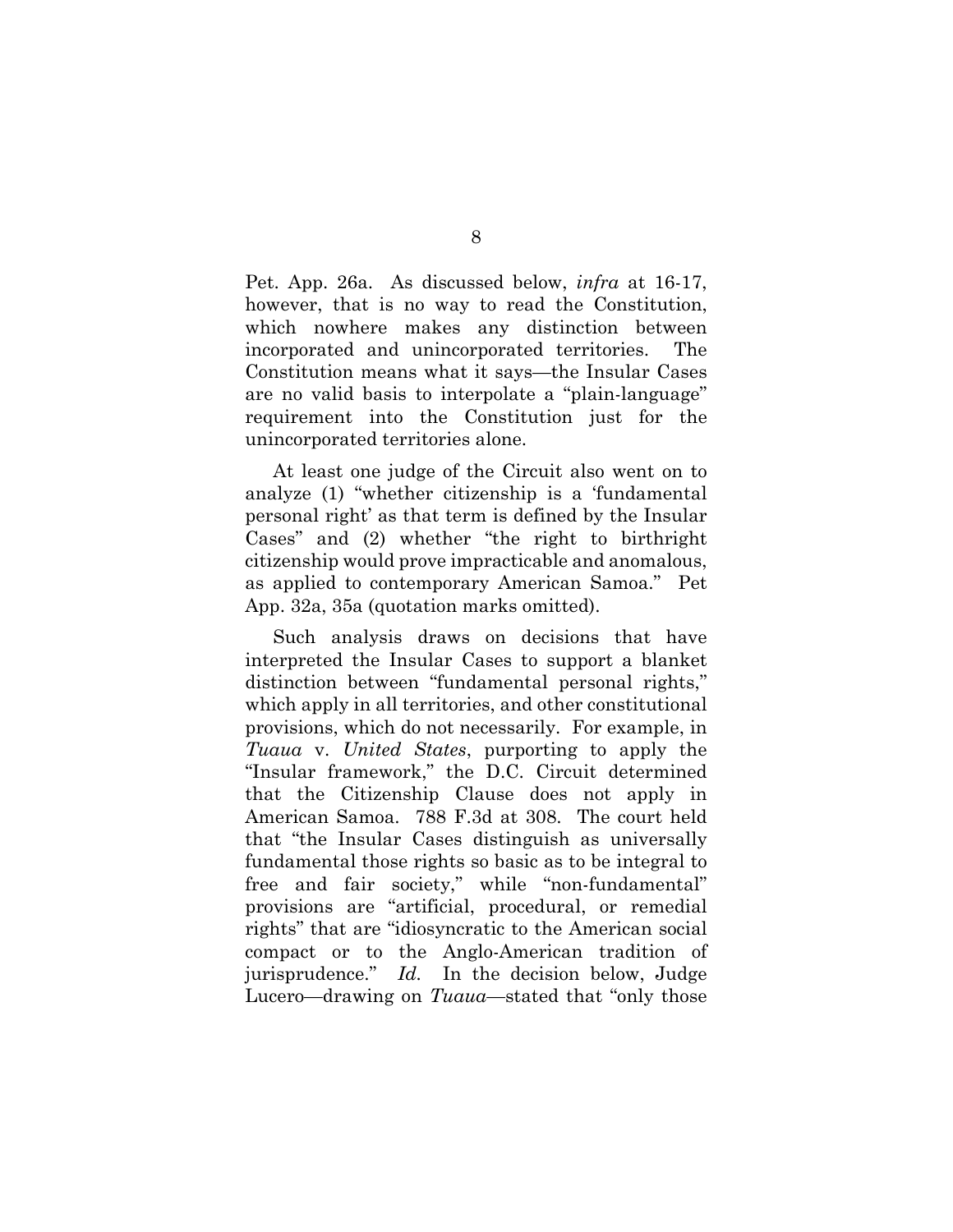'principles which are the basis of all free government' establish the rights that are 'fundamental' for Insular purposes." Pet App. 33a (quoting *Dorr*, 195 U.S. at 147).

But this blanket distinction finds no purchase in the Insular Cases. The distinction rests, at best, on scattered statements from the jumbled, incoherent Insular jurisprudence. *See, e.g.*, *Downes*, 182 U.S. at 282 (noting "there may be a distinction between certain natural rights . . . and what may be termed artificial or remedial rights which are peculiar to our own system of jurisprudence"); *Dorr*, 195 U.S. at 148 (suggesting that the right to trial by jury is not "a fundamental right which goes wherever the jurisdiction of the United States extends"). Viewed as a whole, however, "[t]he Insular cases, in the manner in which the results were reached, the incongruity of the results, and the variety of inconsistent views expressed by the different members of the court are . . . without parallel in our judicial history." *King*, 520 F.2d at 1153 (Tamm, J., dissenting).

The Insular Cases establish, at most, that certain constitutional provisions are inapplicable in certain unincorporated territories by virtue of those territories' purported "wholly dissimilar traditions and institutions." *Reid*, 354 U.S. at 14. Their holdings "hardly amount to withholding all but the 'fundamental' provisions of the Constitution from those territories." Christina Duffy Burnett, *Untied States: American Expansion and Territorial Deannexation*, 72 U. Chi. L. Rev. 797, 836 (2005). Such a garbled line of precedent is far too thin a reed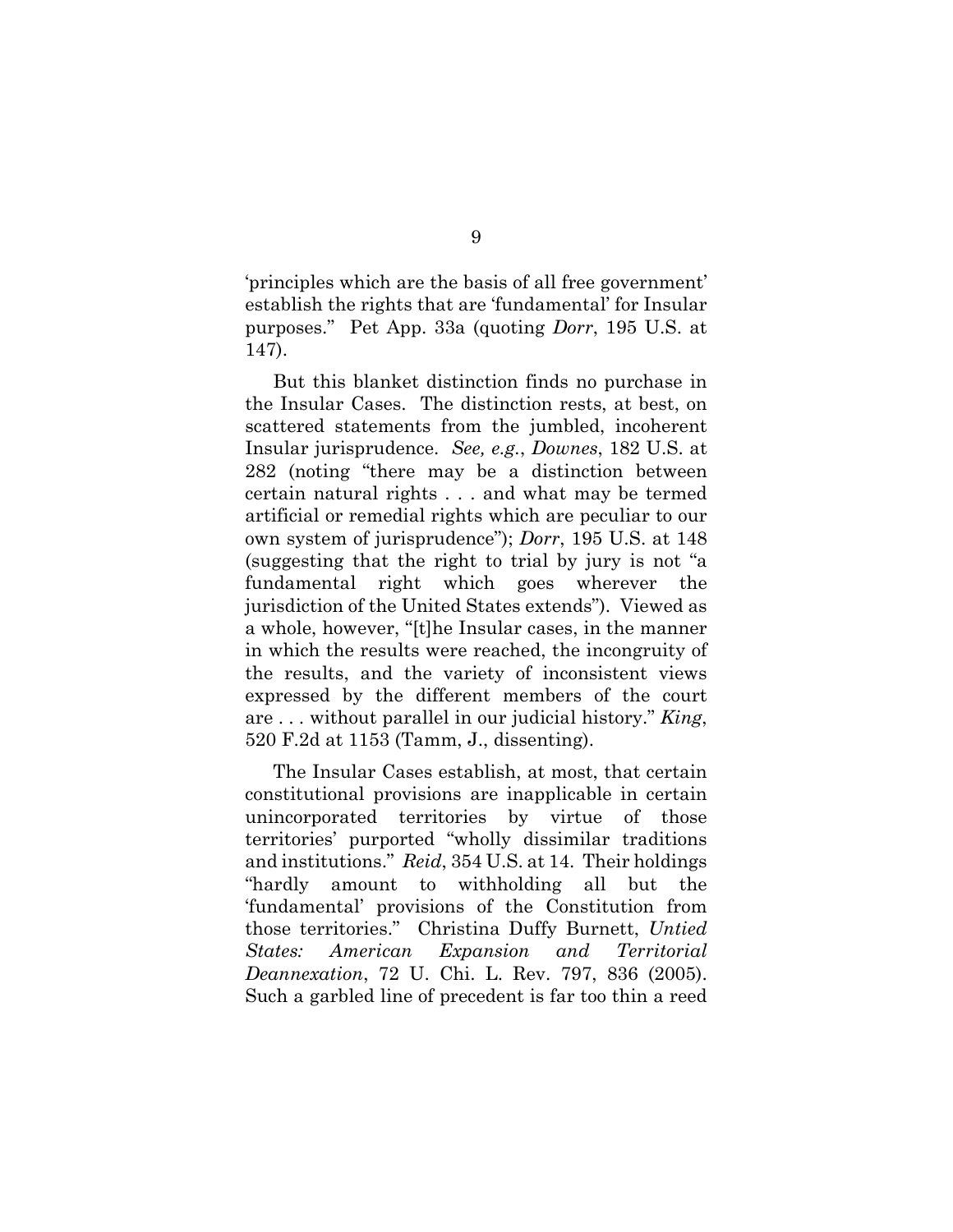to support a doctrine that denies much of the Constitution to the unincorporated territories.

Even taking as a given the Insular framework as articulated by Judge Lucero below (drawing on *Tuaua*), the notion that it is possible to identify and distinguish the Constitution's "fundamental personal rights" (which apply *per se* in the unincorporated territories) from its other provisions (which do not) is fatally flawed and utterly unworkable in practice.

The sweeping categories articulated by lower courts—in *Tuaua*, "rights so basic as to be integral to free and fair society" versus "artificial, procedural, or remedial rights" that are "idiosyncratic to the American social compact or to the Anglo-American tradition of jurisprudence," 788 F.3d at 308, and here, those "principles which are the basis of all free government" versus those that are not, Pet. App. 33a—are light years from constituting the "objective factors and practical concerns" that this Court emphasized should guide the Constitution's application outside the continental mainland. *Boumediene*, 553 U.S. at 764. It is not obvious that a "procedural" right can be meaningfully decoupled from the substantive right it protects, or that a judge can objectively separate the universal notions of "free and fair society" (whatever those are) embedded in the Constitution from the "idiosyncra[sies]" of "Anglo-American tradition." In any event, as the world draws on the U.S. experience, it is an increasingly futile task. *See, e.g.*, *United States* v. *Then*, 56 F.3d 464, 469 (2d Cir. 1995) (Calabresi, J., concurring) (describing the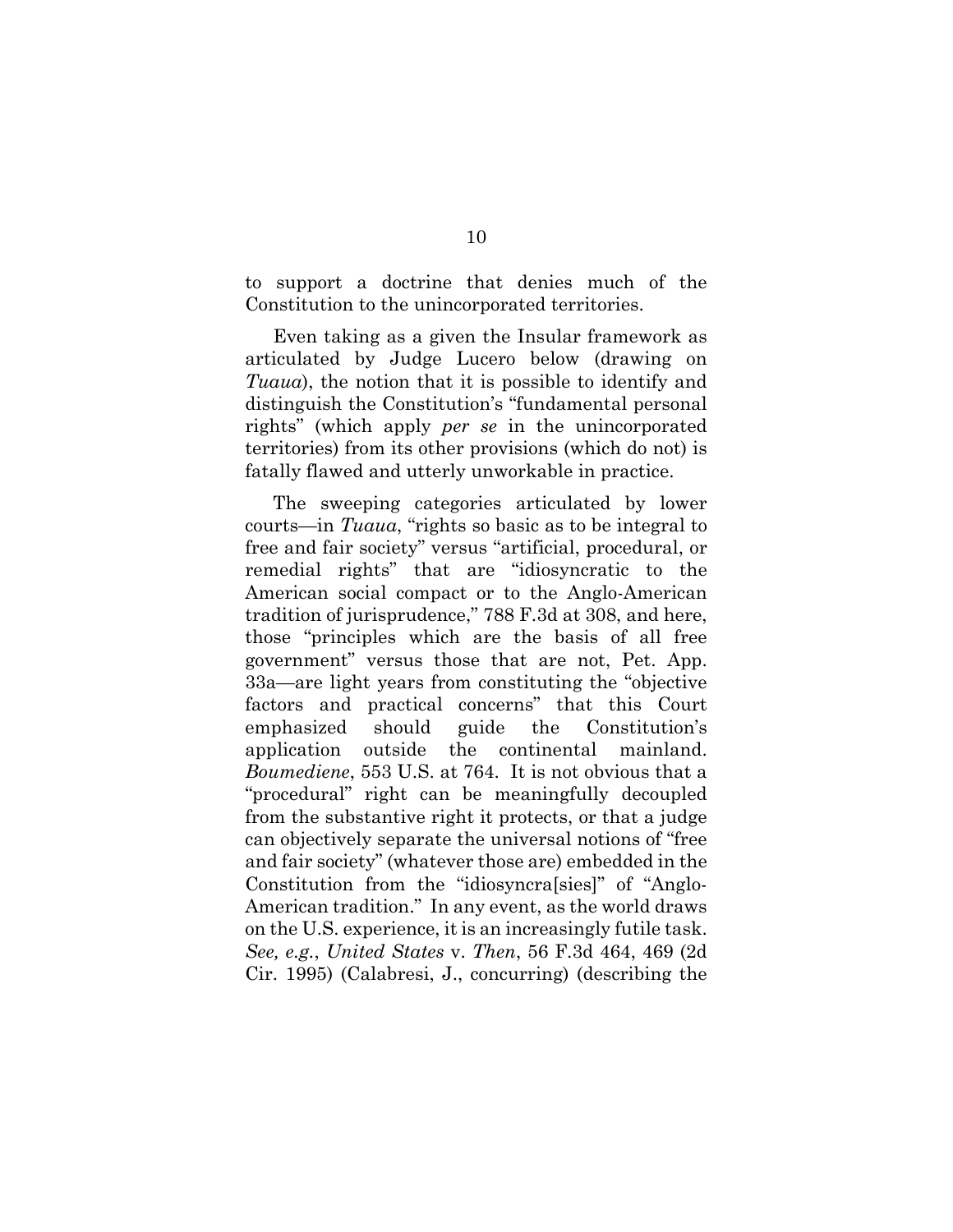global impact "[s]ince World War II" of "American constitutional theory and practice").

As is clear, this framework is an invitation to a judicial morass.[3](#page-15-1) It is based on airy and unworkable distinctions, rather than constitutional text or structure. *See* Pet. App. 33a (without citing support, "I also question whether citizenship is properly conceived of as a personal right at all.").

#### <span id="page-15-0"></span>**II. The Insular Cases Should Be Overruled.**

The Insular Cases have long been obsolete and unworkable. They defy objective and consistent application. The result is that the millions who inhabit the territories live in doubt as to which constitutional rights they actually possess. This state of limbo is legally and morally untenable.

The Insular doctrine is supported by two assumptions, neither of which hold currency any longer: (1) the racial groups who inhabit the unincorporated territories are so different from mainland Americans that a lesser regime of constitutional guarantees should apply; and (2) the practical conditions in the unincorporated territories

<span id="page-15-1"></span><sup>3</sup> To be clear, the Insular framework is easily distinguished from the analysis this Court applies in determining whether a provision of the Bill of Rights applies to the States via the Due Process Clause of the Fourteenth Amendment. The latter analyzes which "safeguard[s]" are "fundamental to our scheme of ordered liberty," a far more judicially manageable task than deciding which American notions of freedom are "idiosyncratic" and which are truly integral to any and all free societies across the globe. *Timbs* v. *Indiana*, 139 S.Ct. 682, 686-87 (2019) (emphasis added).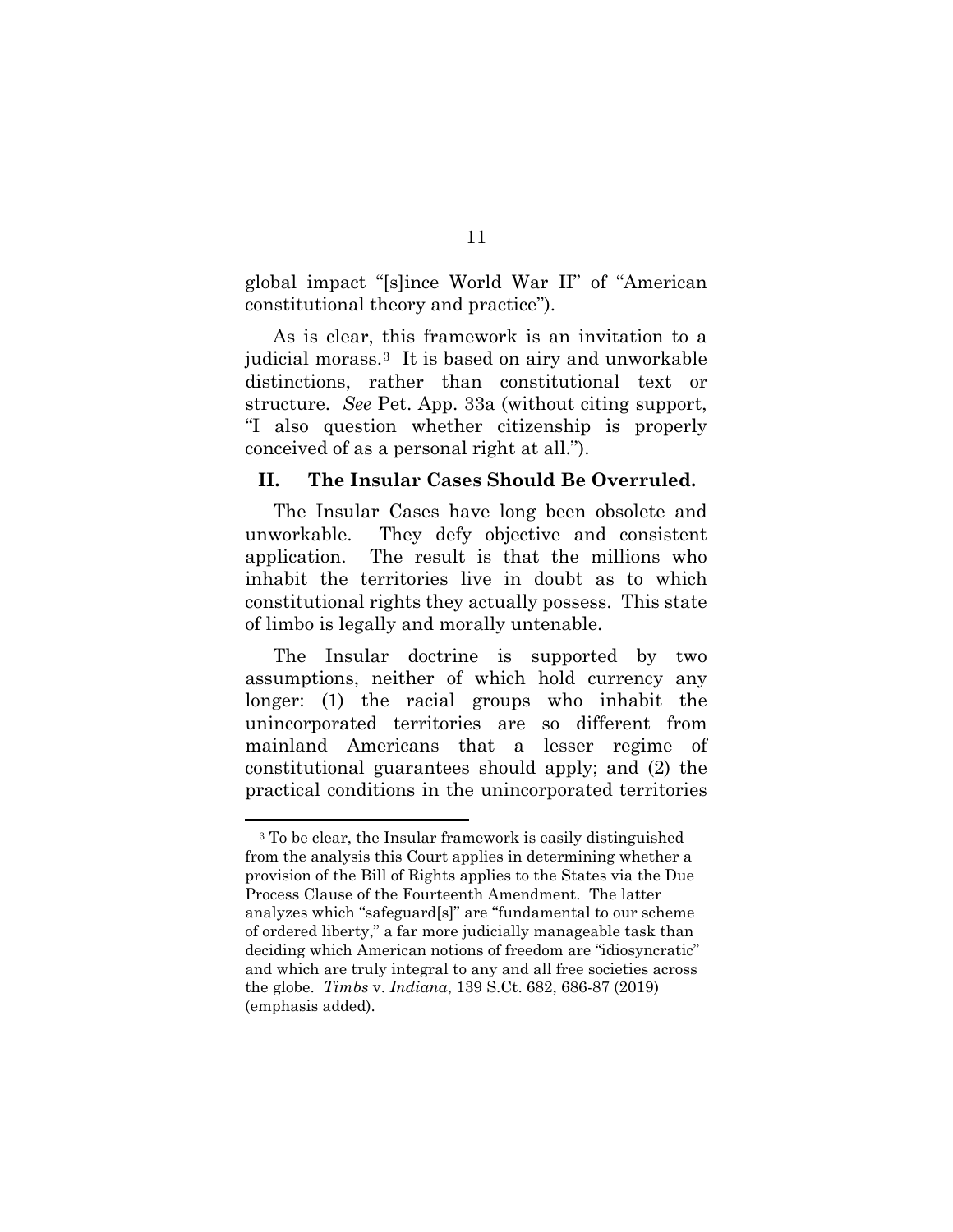are so different from the mainland that a lesser regime of constitutional guarantees should apply. The first assumption was never valid. The second assumption—to the extent it was valid in 1901 when the Insular Cases were decided—is no longer valid today. "Subsequent developments" have thus "eroded" the "underpinnings" of the Insular Cases, providing the "special justification" needed to overrule them. *Janus* v. *Am. Federation of State, Cnty. & Municipal Employees*, 138 S.Ct. 2448, 2486 (2018).

All the standard *stare decisis* factors militate in favor of discarding this line of authority: the "quality of [the case's] reasoning"; the "workability of the rule it established"; "its consistency with other related decisions"; "developments since the decision was handed down"; and "reliance on the decision." *Id*. at 2478-79. The foundation of the Insular Cases' reasoning—the supposed racial unsuitability of those living in the territories to Anglo-American legal norms—was always wrong. Nor, as of 2022, are there any cultural or practical concerns justifying the selective application of constitutional rights in the territories. And there are no valid concerns that parties will have detrimentally relied on the Insular Cases. There is thus no reason to give any further precedential weight to the Insular Cases.

## <span id="page-16-0"></span>**A. The Insular Cases Are Based On Discredited Racial Stereotypes.**

While it is possible to cast the Insular framework in purportedly race-neutral terms—*i.e.*, by focusing on whether territories have "wholly dissimilar traditions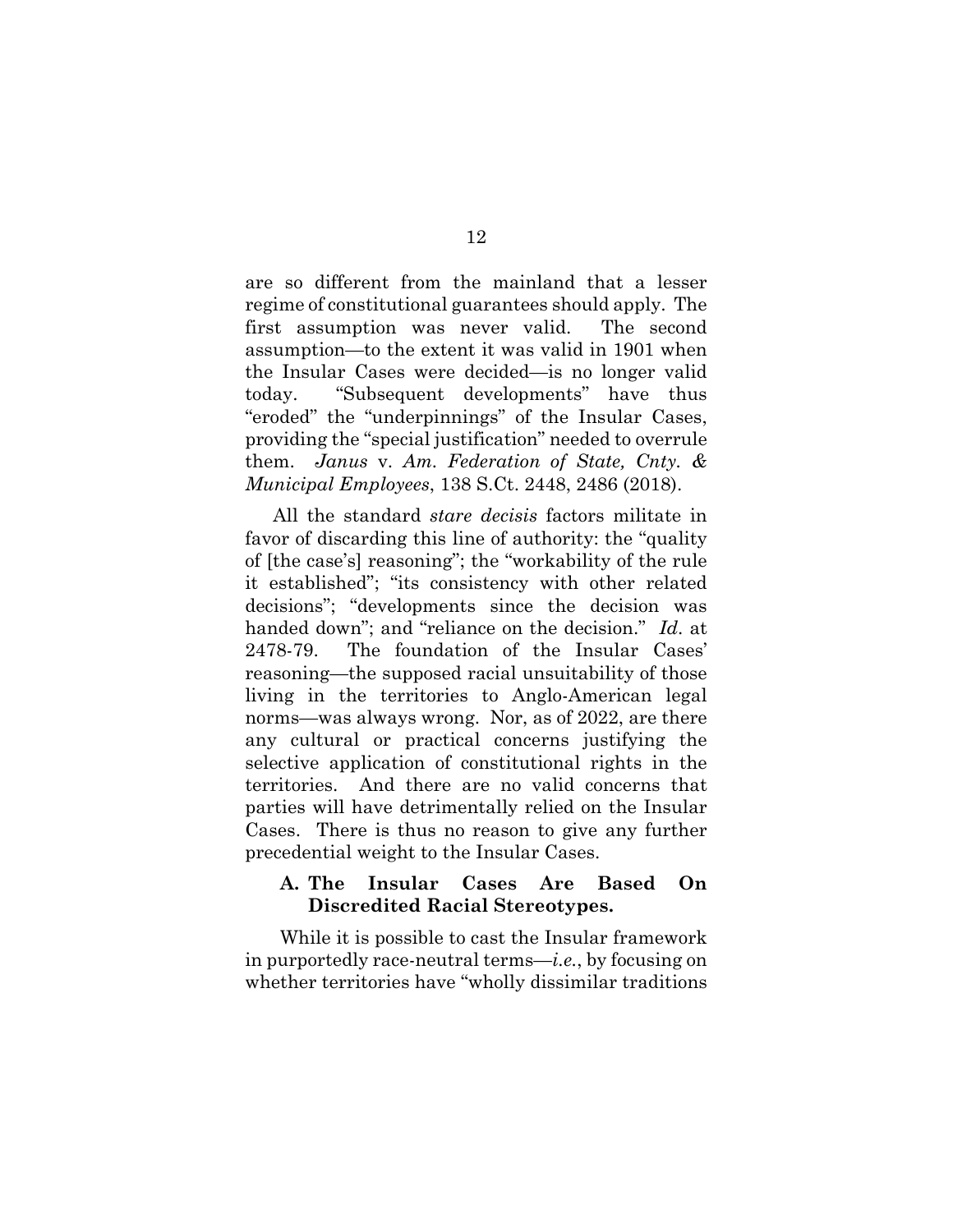and institutions," *Reid*, 354 U.S. at 14—the reality is that the Insular Cases are rooted in the assumption that certain racial groups in the territories are not capable of implementing Anglo-American legal institutions. *See, e.g.*, *Downes*, 182 U.S. at 287 (Brown, J.) ("If those possessions are inhabited by alien races, differing from us in religion, customs, laws, methods of taxation, and modes of thought, the administration of government and justice, according to Anglo-Saxon principles, may for a time be impossible . . . ."); *id.* at 302 (White, J.) (arguing that different rules are necessary to govern with a "tighter rein, so as to curb their impetuosity," when Americans "conquer[]" lands that are home to a "fierce, savage, and restless people"); *Dorr*, 195 U.S. at 145, 148 (holding that "the uncivilized parts of the archipelago [of the Philippines] were wholly unfitted to exercise the right of trial by jury").

The Insular Cases are thus "rooted in dangerous stereotypes" about "a particular group's supposed inability to assimilate." *Trump* v. *Hawaii*, 138 S.Ct. 2392, 2447 (2018) (Sotomayor, J., dissenting) (characterizing the government order at issue in *Korematsu* v. *United States*, 323 U.S. 214 (1944)). Thus, in approving the denial of constitutional rights "solely and explicitly on the basis of race," the Insular Cases are "gravely wrong." *Trump* v. *Hawaii*, 138 S.Ct. at 2423 (Roberts, C.J.). As Justice Gorsuch has recently explained, "[t]he Insular Cases have no foundation in the Constitution and rest instead on racial stereotypes. They deserve no place in our law." *Vaello Madero*, 142 S.Ct. at 1552 (Gorsuch, J., concurring).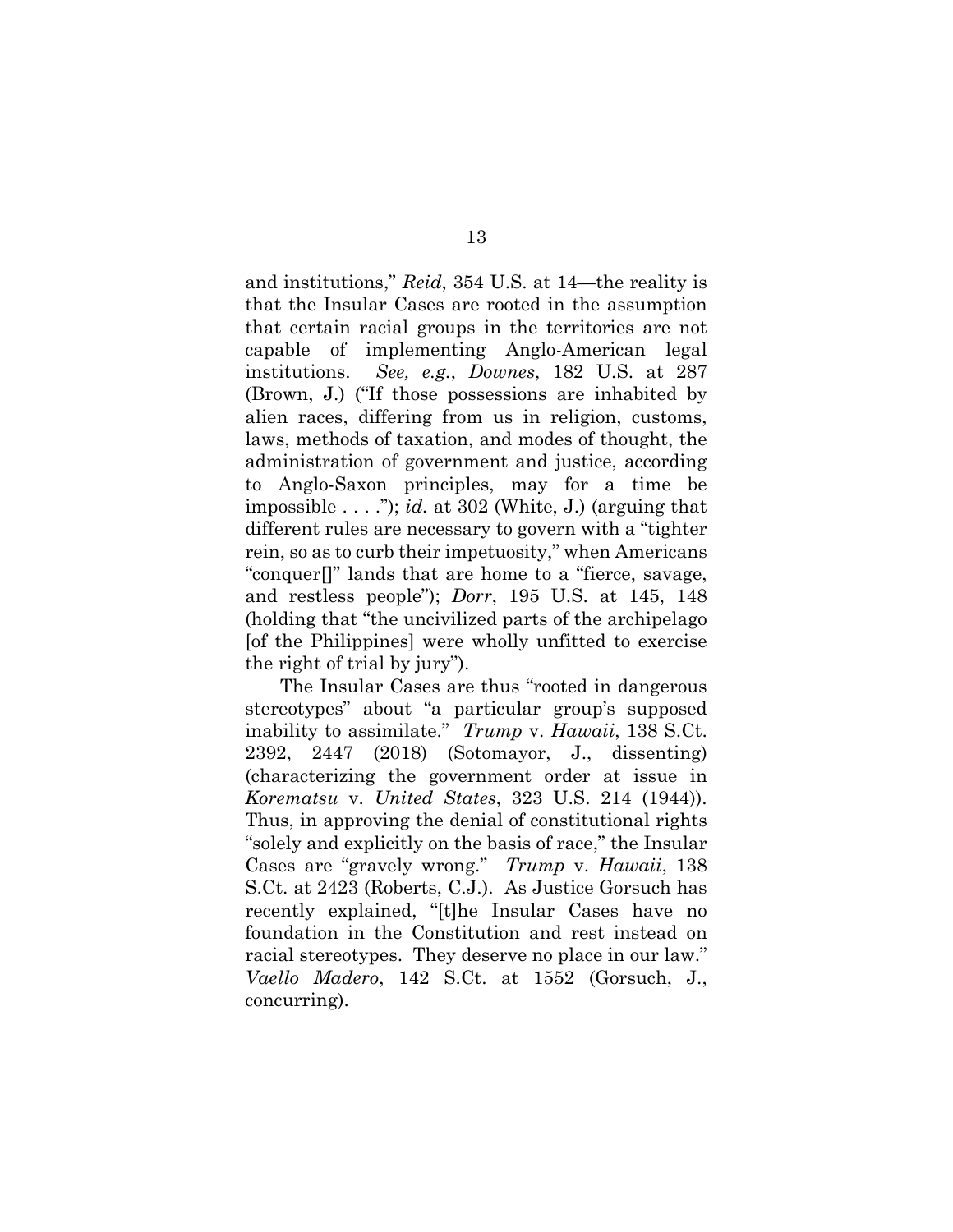But while these cases remain binding precedents of this Court, lower courts must apply them. And every time they do so, the courts implicitly endorse the unacceptable racial assumptions that gave rise to the doctrine. *See, e.g.*, *United States* v. *Pollard*, 209 F. Supp. 2d 525, 546 (D.V.I. 2002) ("Rail as I may against the *Insular Cases* and their progeny, however, this federal trial court is bound by the view of the Supreme Court and United States Court of Appeals for the Third Circuit that disparate treatment based on a territory's unincorporated status need only have a basis in reason."), *rev'd on other grounds*, 326 F.3d 397 (3d Cir. 2003). To no group is this fact more painfully obvious than to *amici* here—former judges who served in the U.S. territories—who were bound to apply precedents premised on the notion that they are entitled to some lesser balance of constitutional protection.

## <span id="page-18-0"></span>**B. Any Previously Valid Practical Considerations Supporting The Insular Doctrine No Longer Apply.**

To the extent there were once "practical" or "functional" justifications rooted in history or culture for the selective application of the Constitution to the unincorporated territories, those justifications no longer hold today. *See Balzac* v. *Porto Rico*, 258 U.S. 298, 312-13 (1922) ("[T]he real issue in the *Insular Cases* was not whether the Constitution extended to the Philippines or Porto Rico when we went there, but which of its provisions were applicable" in "dealing" with *new conditions and requirements*.") (emphasis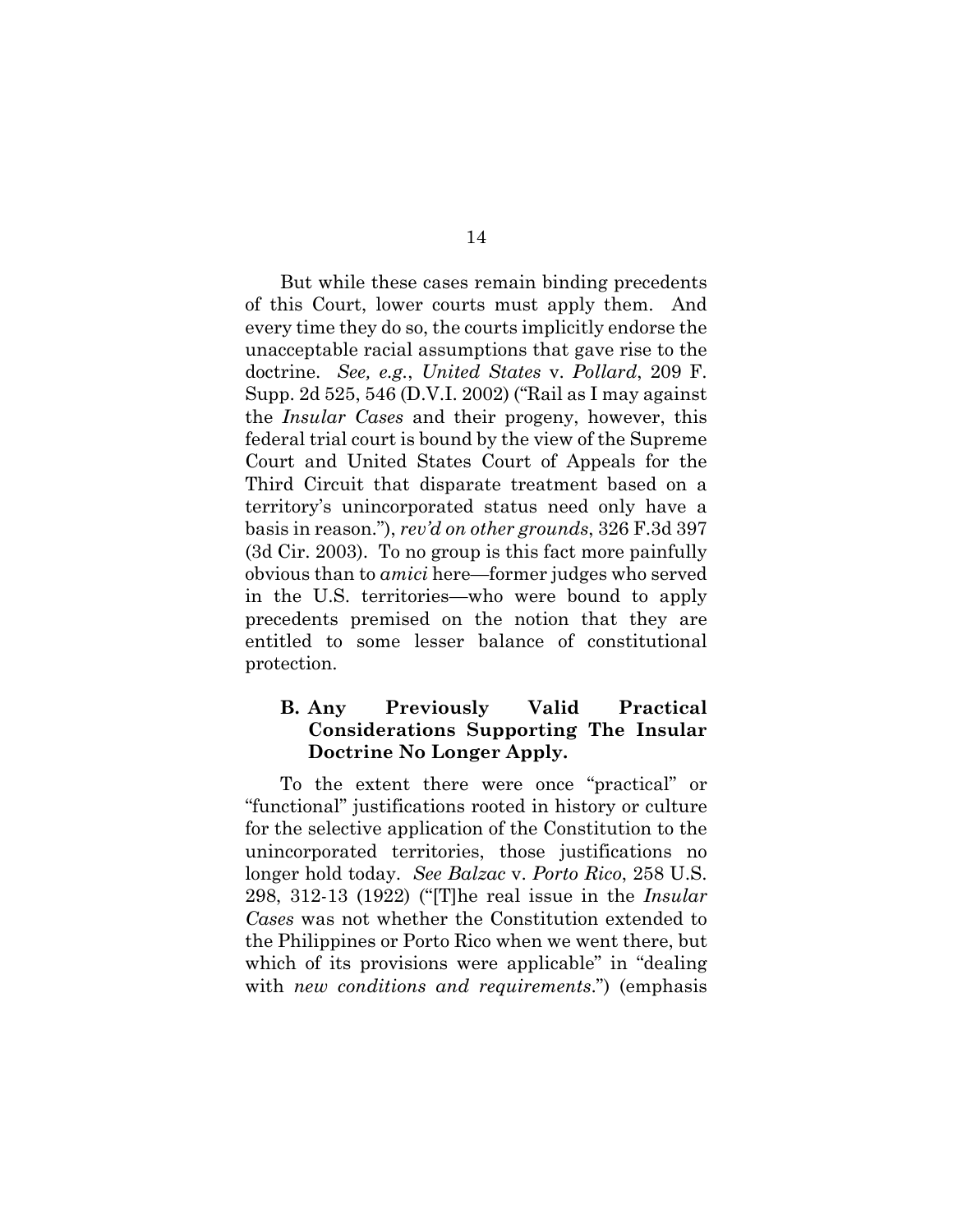added). For example, in *Dorr*, the jury-trial right was held inapplicable to the Philippines because the Court deemed it unsuited to the civil law regime then in place. 195 U.S. at 145. This was the precise example discussed by this Court in *Boumediene* when it described the Insular Cases as adopting a "functional approach" to "questions of extraterritoriality." *Boumediene,* 553 U.S. at 764; *see Reid*, 354 U.S. at 50, 51 (Frankfurter, J., concurring in the judgment).[4](#page-19-0)

But there are no "conditions or requirements" in American Samoa today, if there ever were, that justify a carve-out for the Citizenship Clause specifically, let alone the Constitution's provisions *en masse*. Times have changed. The Insular Cases' assumptions that the territories have "wholly dissimilar traditions and institutions" (*Reid*, 354 U.S. at 14) "are not valid today where all the territories have television, direct communications with the States, automobiles, jet airplane transportation, and when many of the inhabitants have high school and college education and where virtually all speak and understand English." James A. Branch, Jr., *The Constitution of the Northern Mariana Islands: Does a Different Cultural Setting Justify Different Constitutional Standards?*, 9 Denv. J. Int'l L. & Pol'y 35, 66 (1980).

<span id="page-19-0"></span><sup>4</sup> The only guidance courts have as to constitutionally relevant differences between the territories and the States from the Insular Cases is much too outdated and incoherent to have any import today. *See, e.g.*, *Downes*, 182 U.S. at 282 (referring to "differences of race, habits, laws, and customs of the people" and "differences of soil, climate, and production"). The Insular Cases' outdated reasoning and unworkable doctrine provide yet another reason to overrule them. *Janus*, 138 S.Ct. at 2478-79.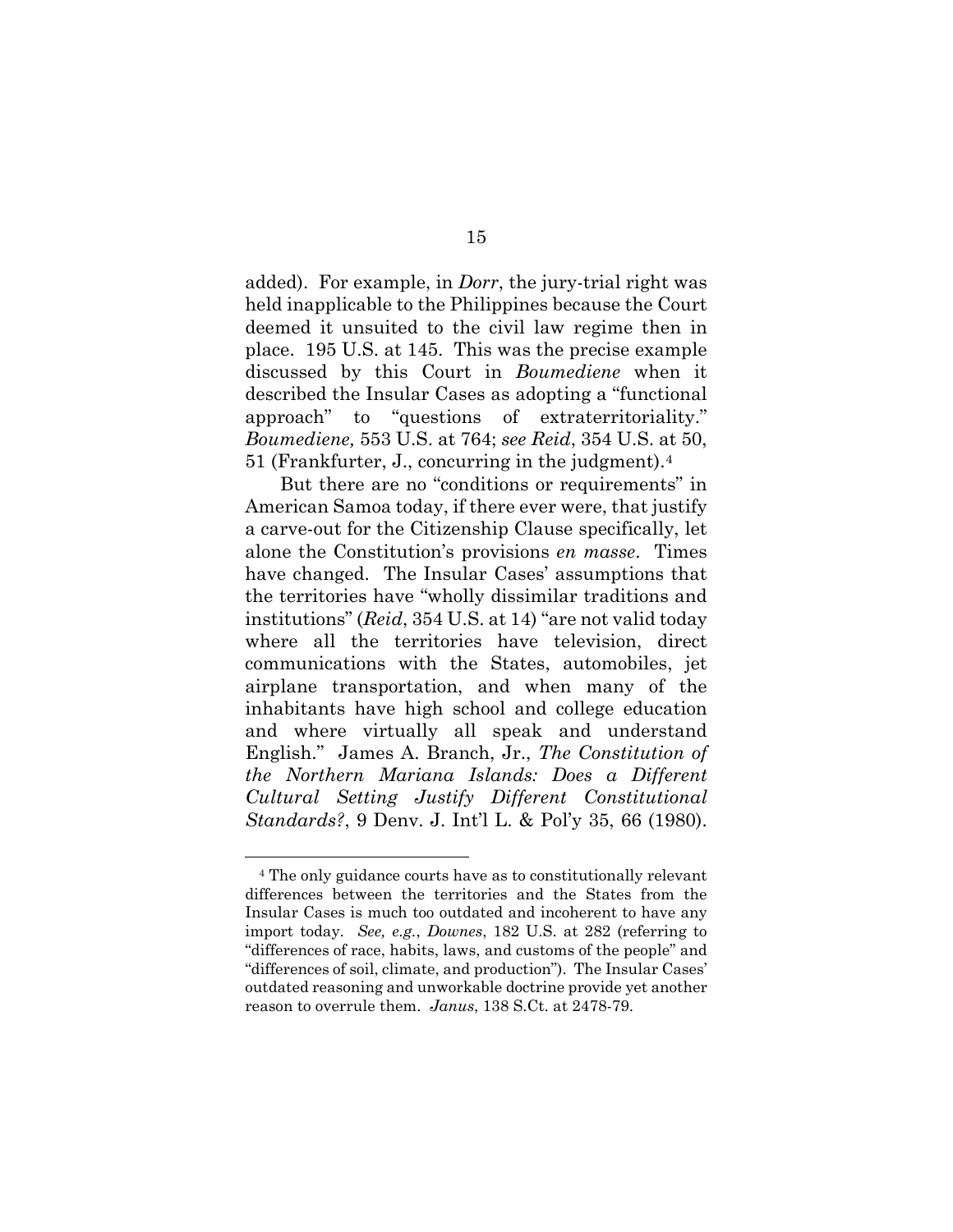American Samoa remains the only territory without birthright citizenship, and as a result, American Samoans "are denied the right to vote, the right to run for elective federal or state office outside American Samoa, and the right to serve on federal and state juries." Pet. App. 6a.

Indeed, most of the unincorporated territories have been part of our country for over 100 years. Even assuming *arguendo* that conditions in 1904 justified this Court's stay of the imposition of the right to trial by jury in a territory that had thus far known only the civil law inquisitorial system, *see Dorr*, 195 U.S. at 145, no such justification exists in 2022 for a carve-out of—for example—the Citizenship Clause in American Samoa. The same goes for any other constitutional protection.

A decade ago, this Court already doubted that the Insular Cases' reasoning could stand the test of time. *Boumediene* noted that "over time the ties between the United States and any of its unincorporated Territories [may] strengthen in ways that are of constitutional significance." 553 U.S. at 758. The Court thus recognized that the Insular Cases' purported justification for the unequal application of constitutional rights—the "wholly dissimilar traditions and institutions" of the unincorporated territories (*Reid*, 354 U.S. at 14)—might fade with time with respect to some or all the unincorporated territories. That time has come.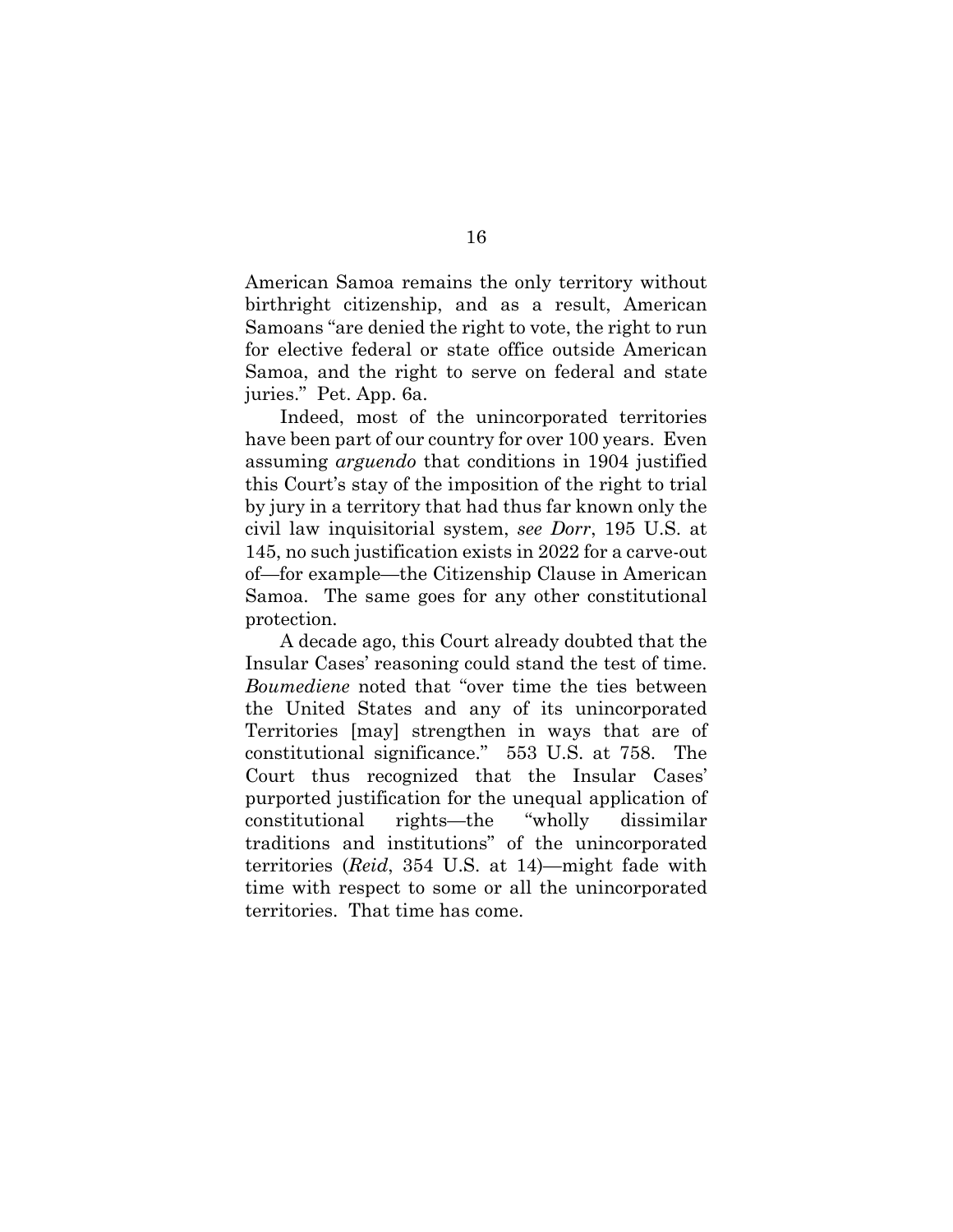## <span id="page-21-0"></span>**C. The Insular Cases Are At Odds With The Constitutional Text.**

By declining to enforce the Constitution's express terms, the Insular Cases are plainly at odds with the notion, firmly embedded in the Supremacy Clause, that "the written document is supreme law." Akhil Reed Amar, *The Document and the Doctrine*, 114 Harv. L. Rev. 26, 32 (2000). The Constitution, both in the territories and in the mainland, is not a menu from which the political branches can pick and choose which rights to afford. *Boumediene*, 553 U.S. 723, 765 (the Constitution does not grant the political branches "the power to decide when and where its terms apply").

Indeed, a half-century after the Insular Cases were decided, a plurality in *Reid* rejected the "suggest[ion] that only those constitutional rights which are 'fundamental' protect Americans abroad" on the basis that there is "no warrant, in logic or otherwise, for picking and choosing among the remarkable collection of 'Thou shalt nots'" in the Constitution. 354 U.S. at 8-9. But it is precisely this flawed "picking and choosing" that underlies the distinction between "fundamental personal rights" and other provisions that decisions like the one below and others embrace.

To the extent that the Insular doctrine endorses this approach, it undermines the nature of our Constitution as an imperative instrument. "The constitution is either a superior, paramount law, unchangeable by ordinary means, or it is on a level with ordinary legislative acts, and like other acts, is alterable when the legislature shall please to alter it,"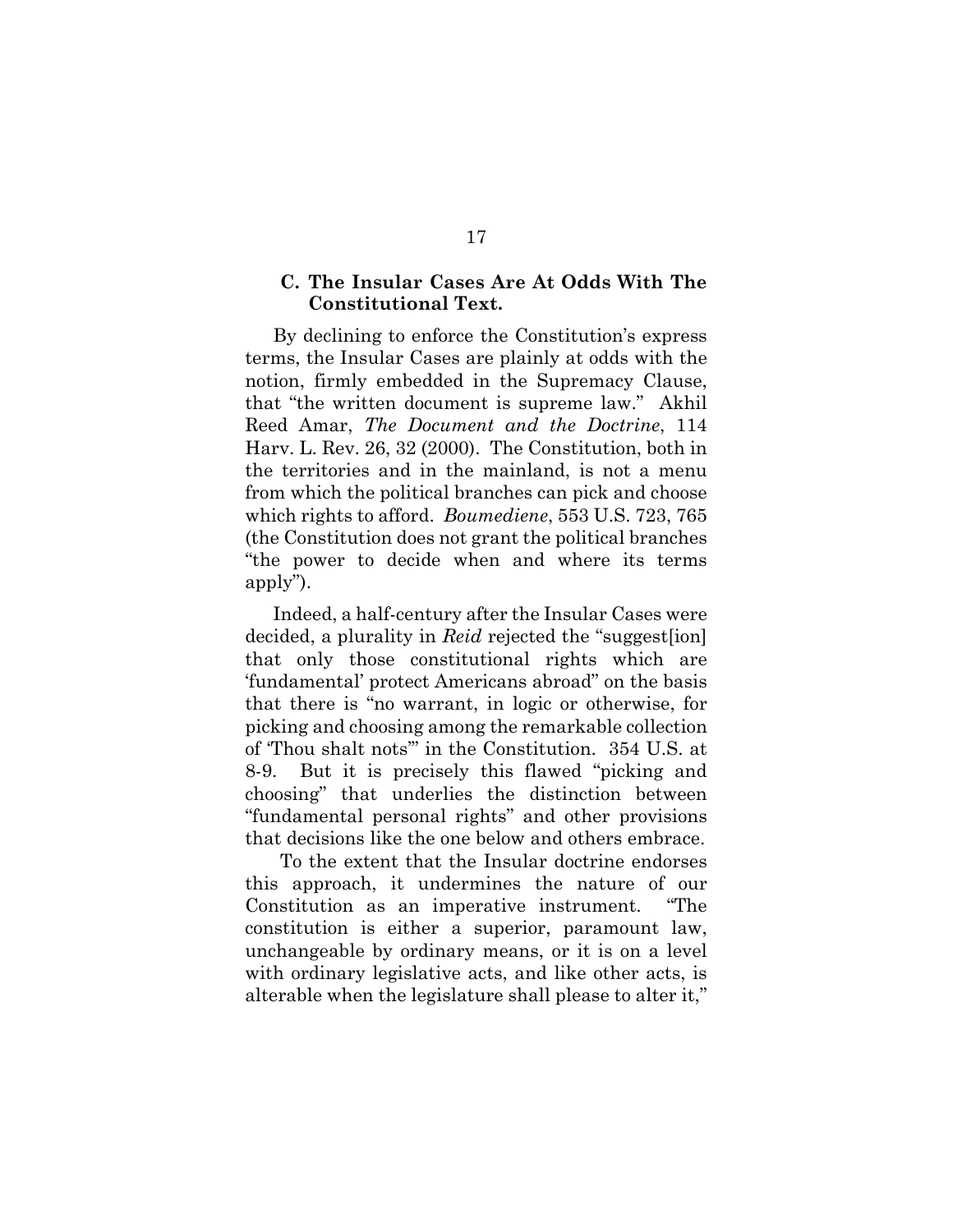and "there is no middle ground." *Marbury* v. *Madison*, 5 U.S. 137, 177 (1803). When four Justices of this Court in *Reid* inveighed against the expansion of the Insular Cases or their reasoning, it was because "[t]he concept that the Bill of Rights and other constitutional protections against arbitrary government are inoperative when they become inconvenient or when expediency dictates otherwise is a very dangerous doctrine and if allowed to flourish would destroy the benefit of a written Constitution and undermine the basis of our government." *Reid*, 354 U.S. at 14 (plurality of Black, J.). The *Reid* plurality explained that the only route to avoid applying the Constitution's express terms in the territories should be through the formal amendment process, as the Justices understood that they had "no authority, or inclination, to read exceptions into it which are not there." *Id.* This Court should close this constitutional loophole in the territories by overruling the Insular Cases.

#### **CONCLUSION**

<span id="page-22-0"></span>For the foregoing reasons, the Court should grant the petition for a writ of certiorari and reverse the judgment of the Tenth Circuit.

Respectfully submitted,

GREGORY DUBINSKY *Counsel of Record* ALVINA PILLAI